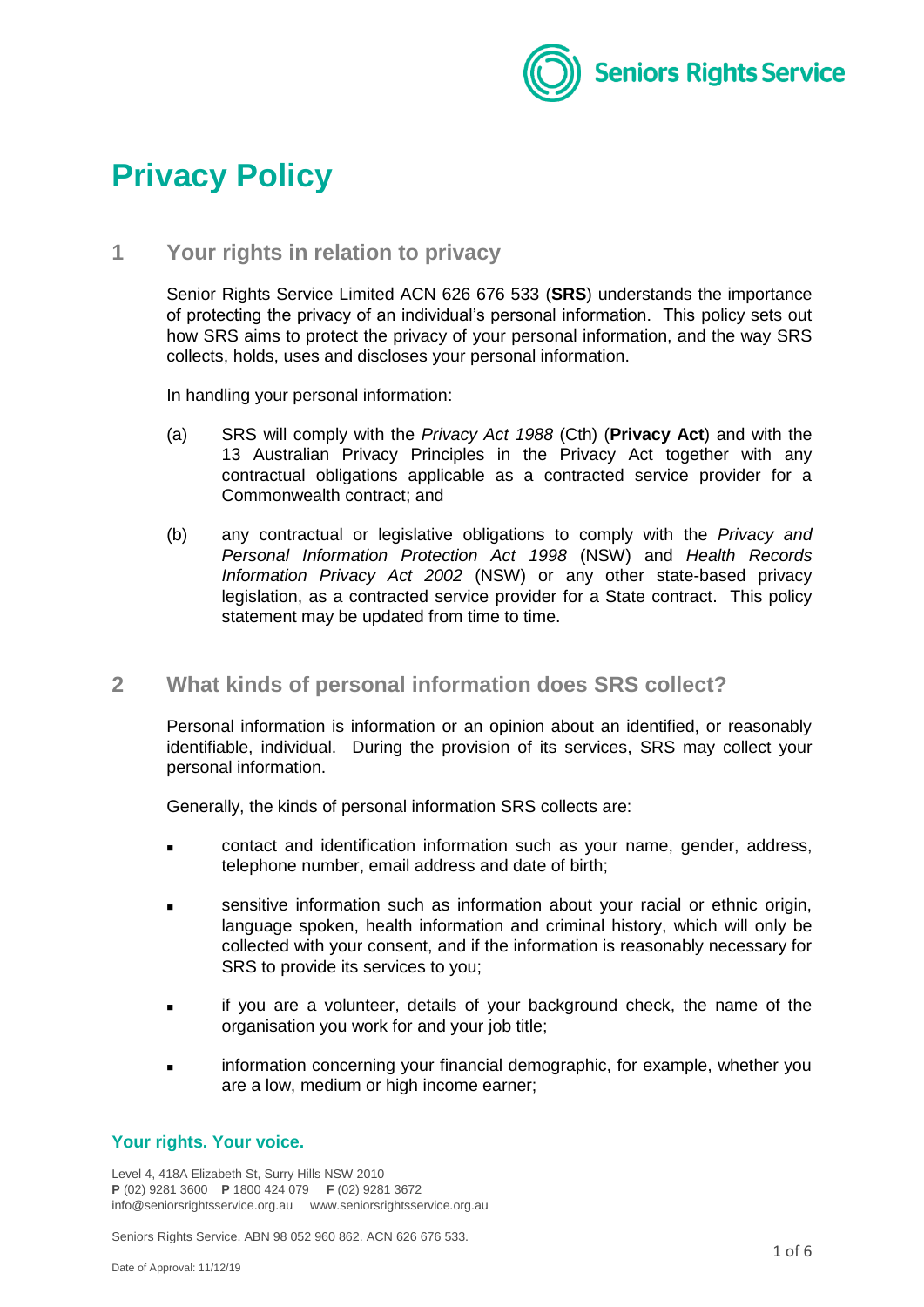

- information concerning whether you are classified as an aged pensioner;
- your relationship to a SRS client;
- any health issues or other personal information related to your legal issue about which you have sought advice;
- financial information;
- where applicable, information (including sensitive personal information) concerning your eligibility to act as a director of SRS; and
- where you are applying for a position with SRS, information about your skills, qualifications and work history, as well as criminal history where relevant to SRS's assessment of whether you are able to perform the inherent requirements of the particular role.

In some circumstances SRS may also hold other personal information provided by you.

## **3 How does SRS collect personal information?**

Generally, SRS collects your personal information directly from you, through the completion of forms, an interaction or exchange in person or by way of telephone, email, facsimile, or post. There may be occasions when SRS collects your personal information from other sources such as from:

- medical practitioners with your consent;
- **SRS's client(s) where you may be on the opposing side of a legal dispute;**
- your employer, where you act as a volunteer of SRS;
- an information services provider;
- **a** a publicly maintained record or other publicly available sources of information including social media and similar websites; or
- if for recruitment purposes, an external recruitment or background screening services provider.

Generally, SRS will only collect your personal information from sources other than you if it is unreasonable or impracticable to collect your personal information from you or if you consent or it is otherwise required by law.

#### **Your rights. Your voice.**

Level 4, 418A Elizabeth St, Surry Hills NSW 2010 **P** (02) 9281 3600 **P** 1800 424 079 **F** (02) 9281 3672 info@seniorsrightsservice.org.au www.seniorsrightsservice.org.au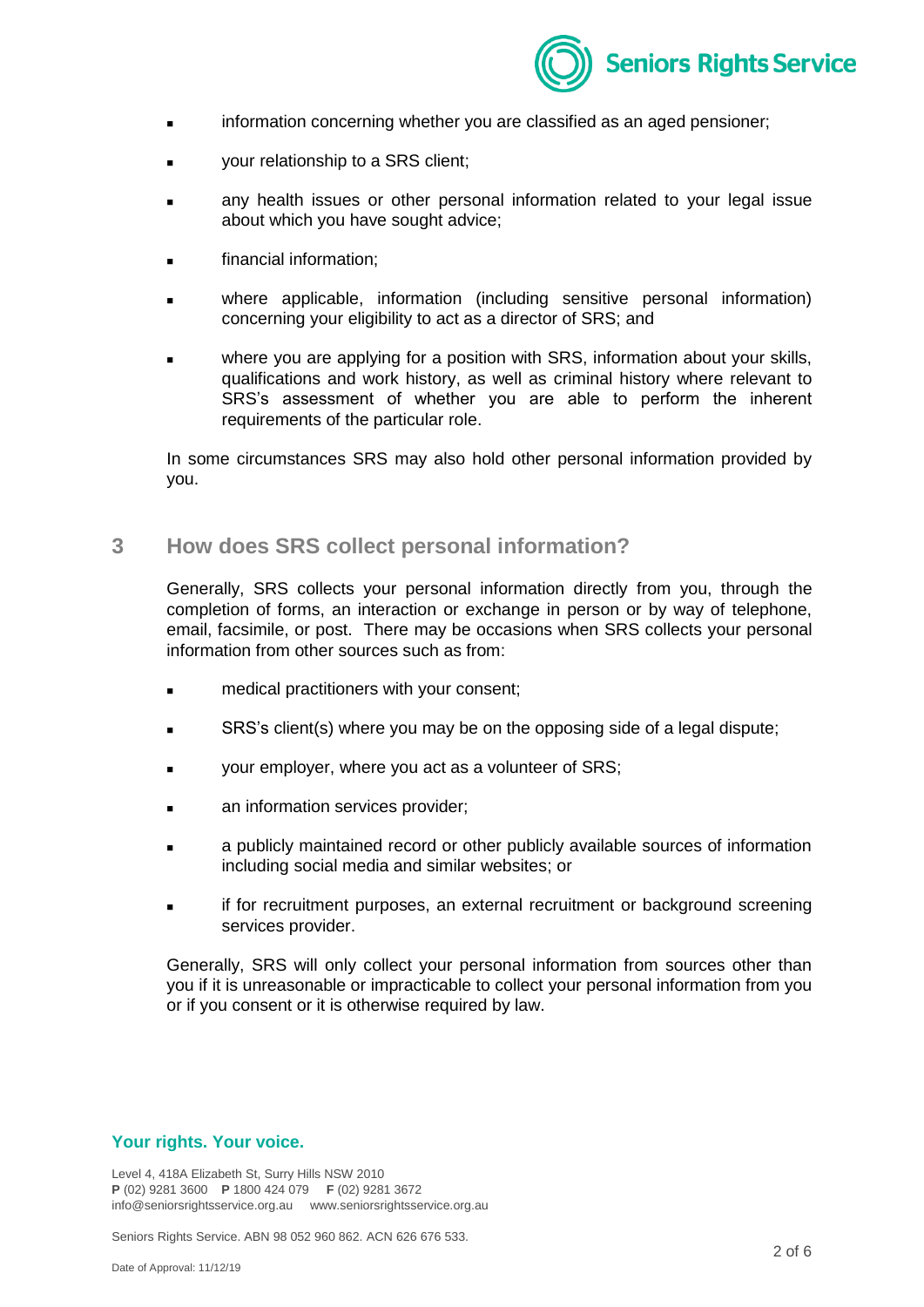

## **4 Why does SRS need your personal information?**

SRS collects, holds, uses and discloses your personal information where it is reasonably necessary for the purposes of:

- providing legal services, advocacy and educational services to older people in New South Wales;
- service monitoring, evaluation, reporting, and management of the volume of legal services provided through SRS;
- meeting reporting requirements of regulatory authorities who may provide funding to SRS, including but not limited to the Department of Health (NSW), Legal Aid (NSW), Office of Fair Trading (NSW), and the Attorney-General's Department (Cth);
- meeting the requirements of the *Legal Profession Act 2004* (NSW) and other applicable legislation, regulations and rules related to legal practice;
- notifying you, or the organisation you represent, of services provided by SRS that may be of interest to you or the organisation you represent;
- providing volunteers with information in relation to SRS's services and volunteering opportunities;
- **Example 2** accounting, billing and other internal administrative practices;
- assessing your application for employment with SRS or otherwise for the purpose of engaging you as a contractor or consultant; and/or
- any other legal requirements.

SRS may also use your personal information for purposes related to the above purposes and for which you would reasonably expect SRS to do so in the circumstances, or where you have consented, or the use is otherwise in accordance with law.

Where personal information is used or disclosed, SRS takes steps reasonable in the circumstances to ensure it is relevant to the purpose for which it is to be used or disclosed. You are under no obligation to provide your personal information to SRS. However, without certain information from you, SRS may not be able to provide its services to you.

# **5 To whom does SRS disclose your personal information?**

SRS discloses your personal information for the purpose for which SRS collects it. That is, generally, SRS will only disclose your personal information for a purpose set out at paragraph 4. This may include disclosing your personal information to:

#### **Your rights. Your voice.**

Level 4, 418A Elizabeth St, Surry Hills NSW 2010 **P** (02) 9281 3600 **P** 1800 424 079 **F** (02) 9281 3672 info@seniorsrightsservice.org.au www.seniorsrightsservice.org.au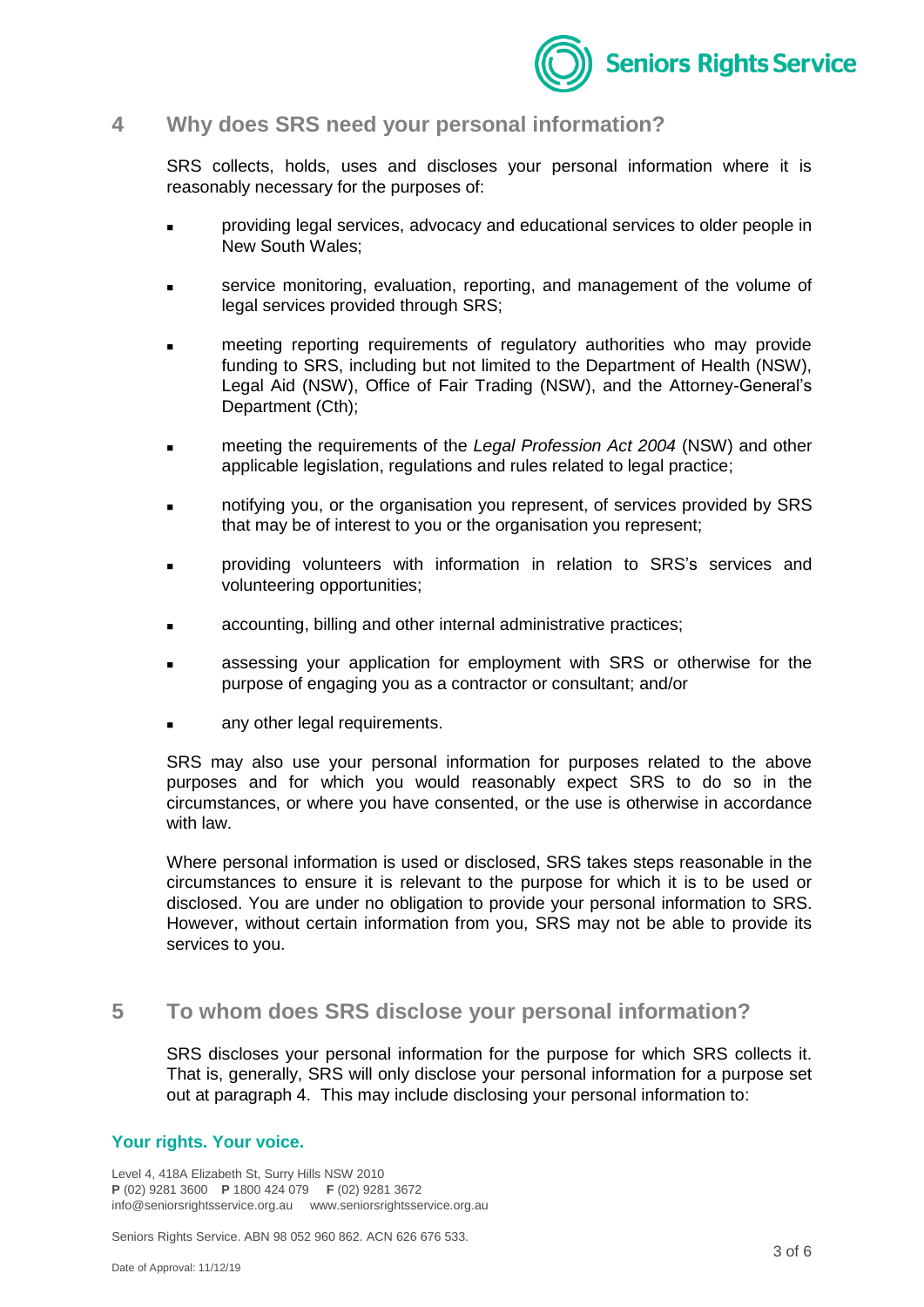

- your family or service providers, in circumstances where you have consented to SRS doing so;
- **third parties engaged to perform administrative or other business** management functions;
- SRS's professional advisors, contractors and consultants, including (without limitation) IT contractors;
- regulatory authorities who may provide funding to SRS, including but not limited to the Department of Health (NSW), Legal Aid (NSW), Office of Fair Trading (NSW), and the Attorney-General's Department (Cth);
- insurance providers;
- regulatory bodies; and
- **Example 2** departments and organisations responsible for administering and regulating background checks.

SRS's disclosures of your personal information to third parties are on a confidential basis or otherwise in accordance with law. SRS may also disclose your personal information with your consent, or if disclosure is required or authorised by law.

## **6 Overseas disclosure**

SRS does not currently disclose personal information to recipients located overseas or have any plans to do so. If SRS is likely to disclose personal information to recipients located overseas, SRS will update this privacy policy regarding likely disclosures (including, if it is practicable to do so, the countries in which such overseas recipients are likely to be located).

## **7 Direct marketing**

SRS may use and disclose your personal information in order to inform you of services that may be of interest to you and/or upcoming events, with your consent or otherwise permitted by law. If you do not wish to receive such communications, you can opt-out by contacting SRS via the contact details set out in paragraph [10](#page-4-0) or through any opt-out mechanism contained in a marketing communication or newsletter that you have been provided with.

## **8 Security of your personal information**

SRS takes steps reasonable in the circumstances to ensure that the personal information it holds is protected from misuse, interference and loss, and from

#### **Your rights. Your voice.**

Level 4, 418A Elizabeth St, Surry Hills NSW 2010 **P** (02) 9281 3600 **P** 1800 424 079 **F** (02) 9281 3672 info@seniorsrightsservice.org.au www.seniorsrightsservice.org.au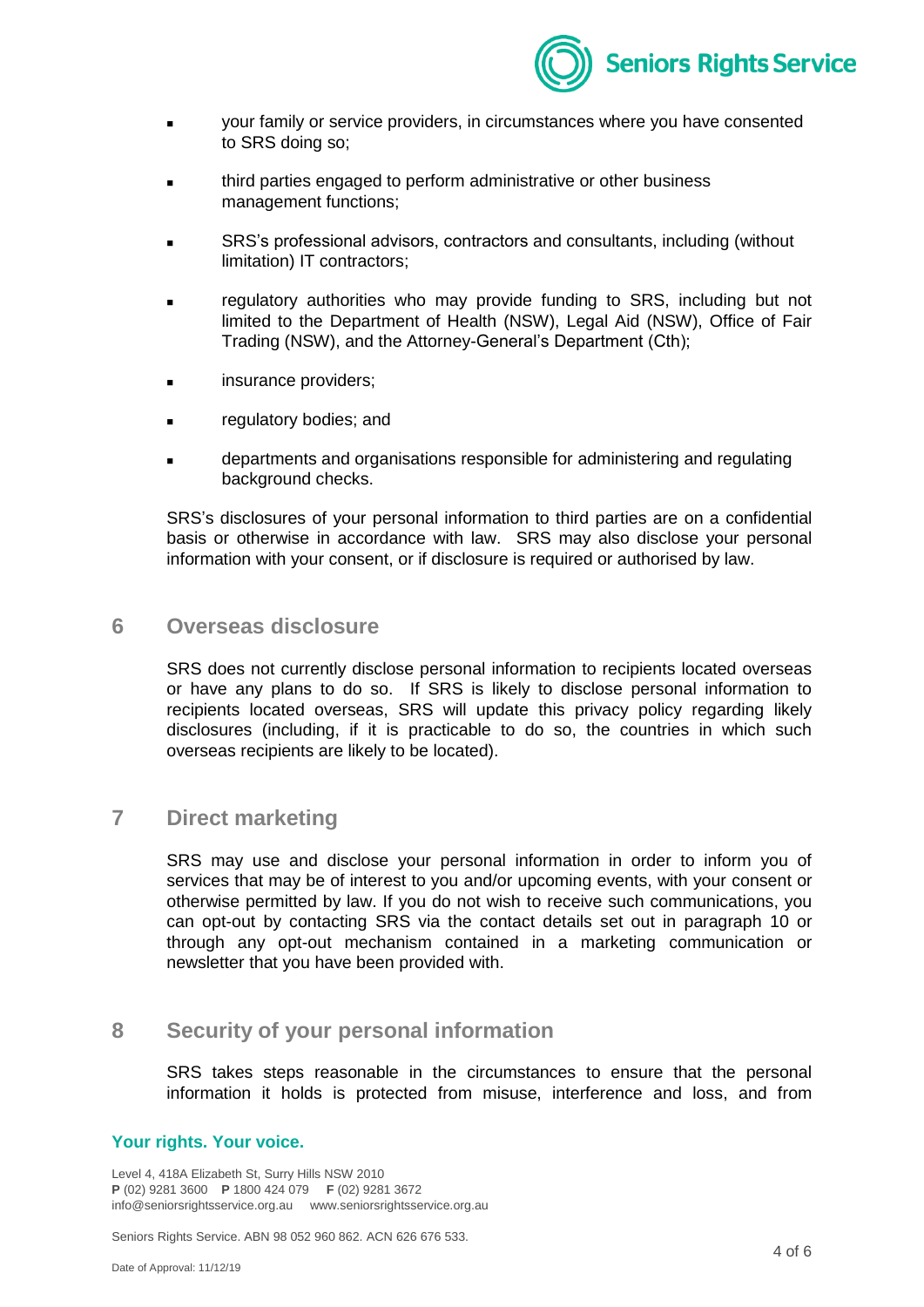

unauthorised access, modification or disclosure. SRS holds personal information in both hard copy and electronic forms in secure databases on secure premises.

SRS will destroy or de-identify personal information in circumstances where it is no longer required, unless SRS is otherwise required or authorised by law to retain the information.

**9 Can you access and correct the personal information that SRS holds about you?**

SRS takes steps reasonable in the circumstances to ensure personal information it holds is accurate, up-to-date, complete, relevant and not misleading. You may access and seek correction of your personal information that is collected and held by SRS. If at any time you would like to access or correct the personal information that SRS holds about you, or you would like more information on SRS's approach to privacy, please contact SRS's Privacy Officer on the details set out in paragraph [10](#page-4-0) below. SRS will grant access to the extent required or authorised by the Privacy Act or other law and take steps reasonable in the circumstances to correct personal information where necessary and appropriate.

To obtain access to your personal information:

- **v** you will need to provide proof of identity to ensure that personal information is provided only to the correct individuals and that the privacy of others is protected;
- **SRS** requests that you be reasonably specific about the information you require; and
- SRS may charge you a reasonable administration fee, which reflects the cost to SRS, for providing access in accordance with your request.

If SRS refuses your request to access or correct your personal information, SRS will provide you with written reasons for the refusal and details of complaint mechanisms. SRS will also take steps reasonable in the circumstance to provide you with access in a manner that meets your needs and the needs of SRS.

SRS will endeavour to respond to your request to access or correct your personal information within 30 days from your request.

## <span id="page-4-0"></span>**10 How to contact us**

For further information or enquiries regarding your personal information, or if you would like to opt-out of receiving any promotional or marketing communications, please contact SRS's Privacy Officer.

#### **Your rights. Your voice.**

Level 4, 418A Elizabeth St, Surry Hills NSW 2010 **P** (02) 9281 3600 **P** 1800 424 079 **F** (02) 9281 3672 info@seniorsrightsservice.org.au www.seniorsrightsservice.org.au